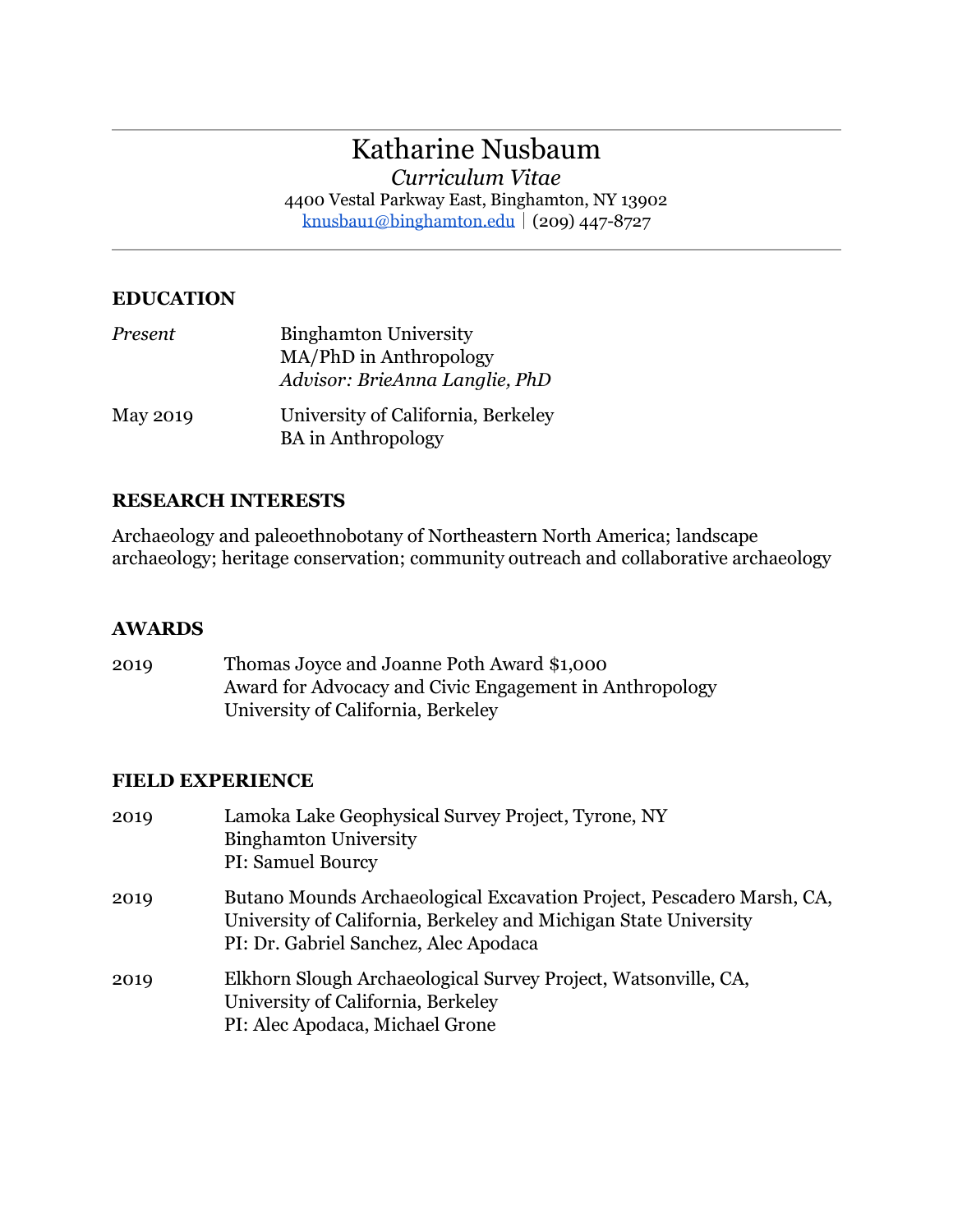### **LAB EXPERIENCE**

| $2018 -$ | Research Assistant, California Archaeology Laboratory           |
|----------|-----------------------------------------------------------------|
| 2019     | University of California, Berkeley                              |
|          | PI: Dr. Kent Lightfoot                                          |
| 2019     | Undergraduate Research Apprentice Program, McCown Archaeobotany |
|          | Lab & California Archaeology Lab                                |
|          | University of California, Berkeley                              |
|          | PI: Dr. Kent Lightfoot, Dr. Christine Hastorf                   |
| 2017     | Undergraduate Research Apprentice Program, California           |
|          | Archaeology Lab                                                 |
|          | University of California, Berkeley                              |
|          | PI: Dr. Kent Lightfoot                                          |

## **RESEARCH EXPERIENCE**

2019 Research and Writing Intern, Sacred Sites International Foundation Berkeley, CA Supervisors: Leonard and Nancy Becker 2019 Research and Editing Fellow, Earth Island Institute, Sacred Land Film Project Berkeley, CA Supervisor: Mona Shomali

## **TEACHING EXPERIENCE**

Present Teaching Assistant, Introduction to Prehistoric Archaeology Binghamton University

## **PRESENTATIONS**

2019 *The Paleoethnobotany of Mission San Jose*, Cal Day Undergraduate Research Symposium University of California, Berkeley

### **SERVICE**

| 2019 | Volunteer, Coastal Tour with the Amah Mutsun Youth Corp                                                                |
|------|------------------------------------------------------------------------------------------------------------------------|
| 2019 | Student Liaison, Public Outreach Tour with Santa Rosa Junior College<br>Students<br>University of California, Berkeley |
| 2018 | North American Collections Management Volunteer,<br>Phoebe A. Hearst Museum of Anthropology                            |